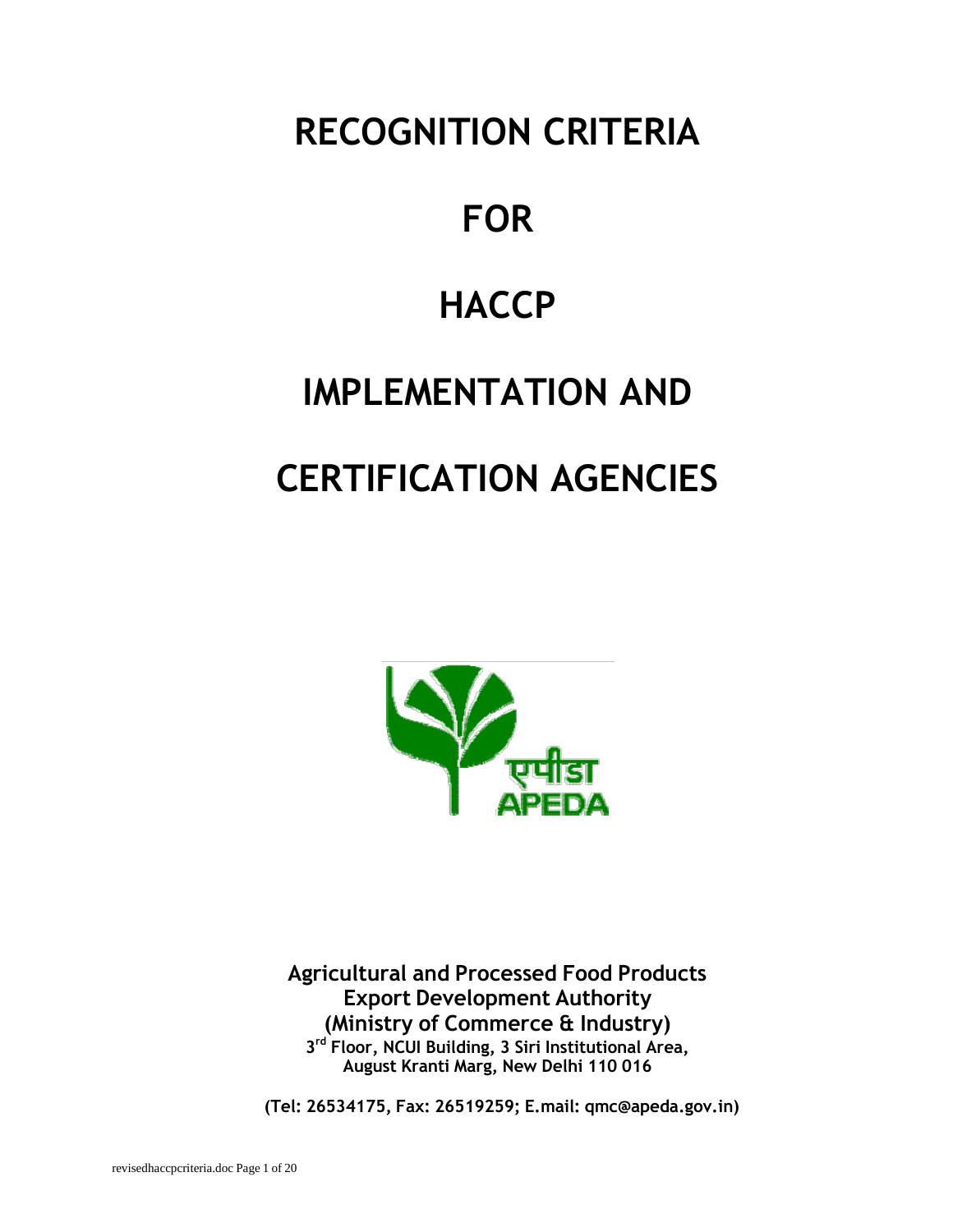## **RECOGNITION CRITERIA FOR HACCP IMPLEMENTATION AND CERTIFICATION AGENCIES**

#### **1.0 INTRODUCTION**

With an increased awareness, the consumers have become more concerned about food safety and health. The food regulators worldwide have shifted their focus from end product testing to monitoring throughout the chain of production. Application of Hazard Analysis and Critical Control Points (HACCP) at various stages of food chain from the receipt of raw material, grading, transportation, distribution, handling at distribution centre, storage, processing, packing, to retail, provides assurance of safety of the food to the consumer.

There are several agencies engaged in the area of HACCP implementation and certification. The criteria, parameters and costs followed by these agencies while implementation and certification vary widely amongst them. APEDA has also been approached by manufacturers and exporters seeking our recommendations on implementation and certification agencies for implementation and certification of HACCP in their units. In the absence of a procedure for recognition of such agencies, APEDA is unable to make any recommendations to this effect. Considering this fact, it is essential that a procedure for empanelment of HACCP implementation and certification agencies with APEDA should be in place. Accordingly these criteria are laid down for recognition of HACCP implementation certification agencies.

## **2.0 SCOPE**

The scope of these criteria shall be APEDA recognised implementation and certification agencies, the services provided by them to the APEDA registered exporters, their processing units and APEDA scheduled products.

#### **3.0 DEFINITIONS**

**Appeal:** Shall mean the process by which implementation and certification agency can request reconsideration of decision taken by APEDA.

**Applicant:** Shall be the implementation and certification agency those who have applied to APEDA for recognition.

**Audit:** Shall include an independent assessment on-site to verify that the performance of an operation is in accordance with the procedure or processing standards.

**Auditor:** Shall be the person appointed by the APEDA recognised implementation and certifying agency to undertake implementation/certification audit of an operator.

**Certification:** Shall mean the procedure by which a written assurance is given by APEDA recognised certification agency that a clearly identified production or processing system has been methodically assessed and conforms to the specified requirements.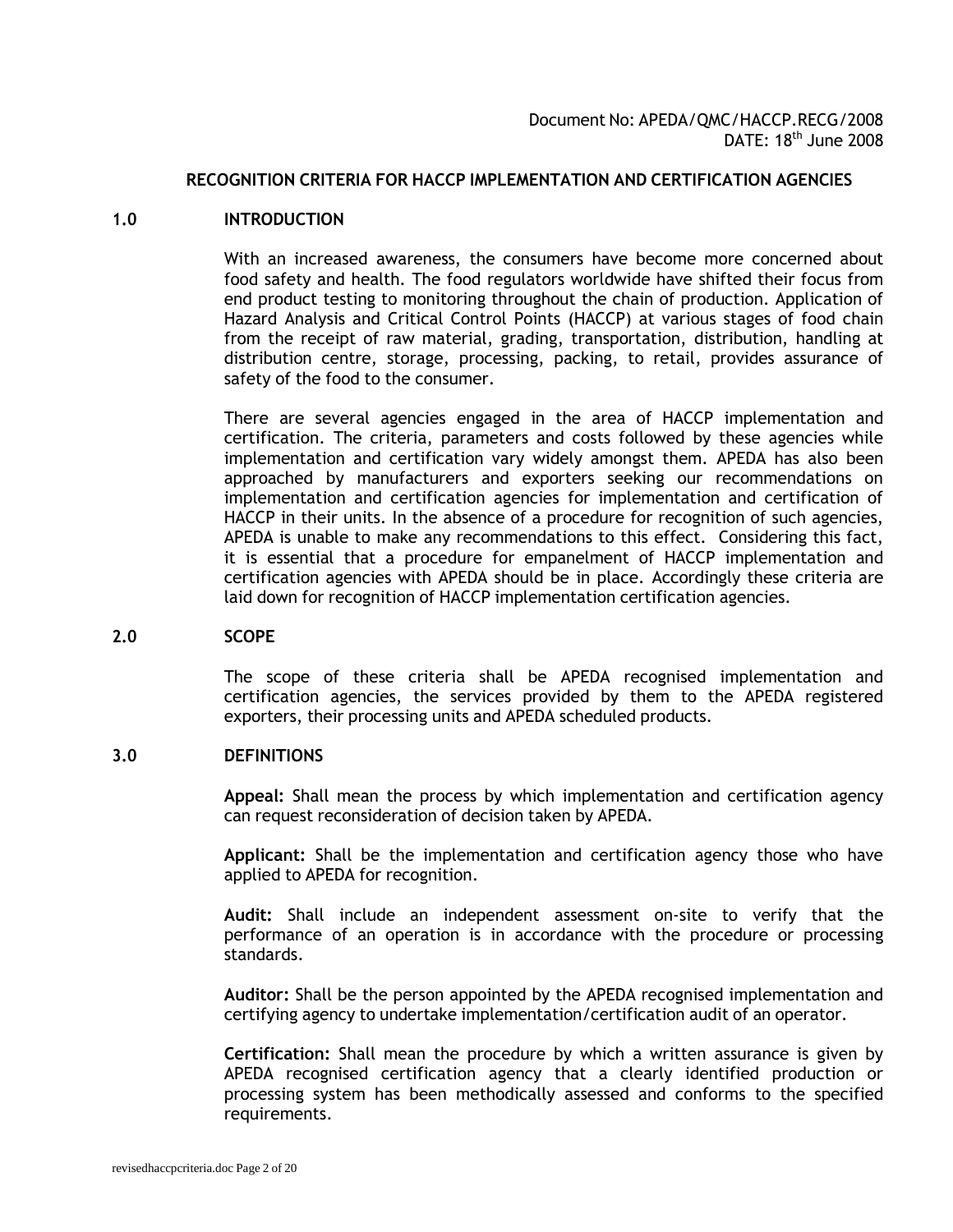**Code of Ethics:** Shall mean requirements/principles to be followed by all HACCP auditors as well as implementation and certification agencies.

**Committee:** Shall mean panel constituted by APEDA for the purpose of evaluation and assessment of implementation and certification agencies.

**Implementation:** Shall mean awareness, training, etc. service provided by APEDA recognised implementation agency to its registered exporters.

**Evaluation:** Shall be the process of systematic examination of the performance of the implementation and certification agency by APEDA to the extent it fulfills specific requirements of HACCP applications in all levels of food chain for exports.

**Operator:** Shall mean an individual or a business enterprise practicing food handling, food processing or allied activities and registered with APEDA.

**Recognition:** Recognition means approval, by APEDA through a recognition mechanism, to implementation and certification agencies for HACCP applications at all levels of the food chain for exports.

## **4.1 RECOGNITION CRITERIA FOR IMPLEMENTATION AND CERTIFICATION AGENCIES**

## **4.2 Criteria for recognition of implementation agencies**

Recognition of implementation agencies shall be governed by the following:

- Legal status, registration of consultant by NRBPT/equivalent body & surveillance
- Manpower & food sector specialized implementation auditors
- Specialization of agency and HACCP implementation credentials of the agency
- Food safety guide/membership of the agency
- Independentness without interference of certification agency
- Strength in training of the operator's personnel
- Details of core qualification and training of the implementation auditors
- Fee charges

### **4.3 Criteria for recognition of certification agencies**

Recognition of certification agencies shall be governed by the following:

- Legal status, NABCB/equivalent accreditation to Indian operation for HACCP
- Surveillance of certification agency by the accrediting body
- Manpower strength & food sector specialized auditors
- Specialization of the agency and HACCP Certification credentials of the agency
- Food safety guide/membership of the agency
- Independentness without interference of implementation agency
- Refusal/follow up audit percentage of certifications
- Surveillance record of certified units and submission of information to APEDA
- Details of core qualification and training of the certification auditors
- Fee charges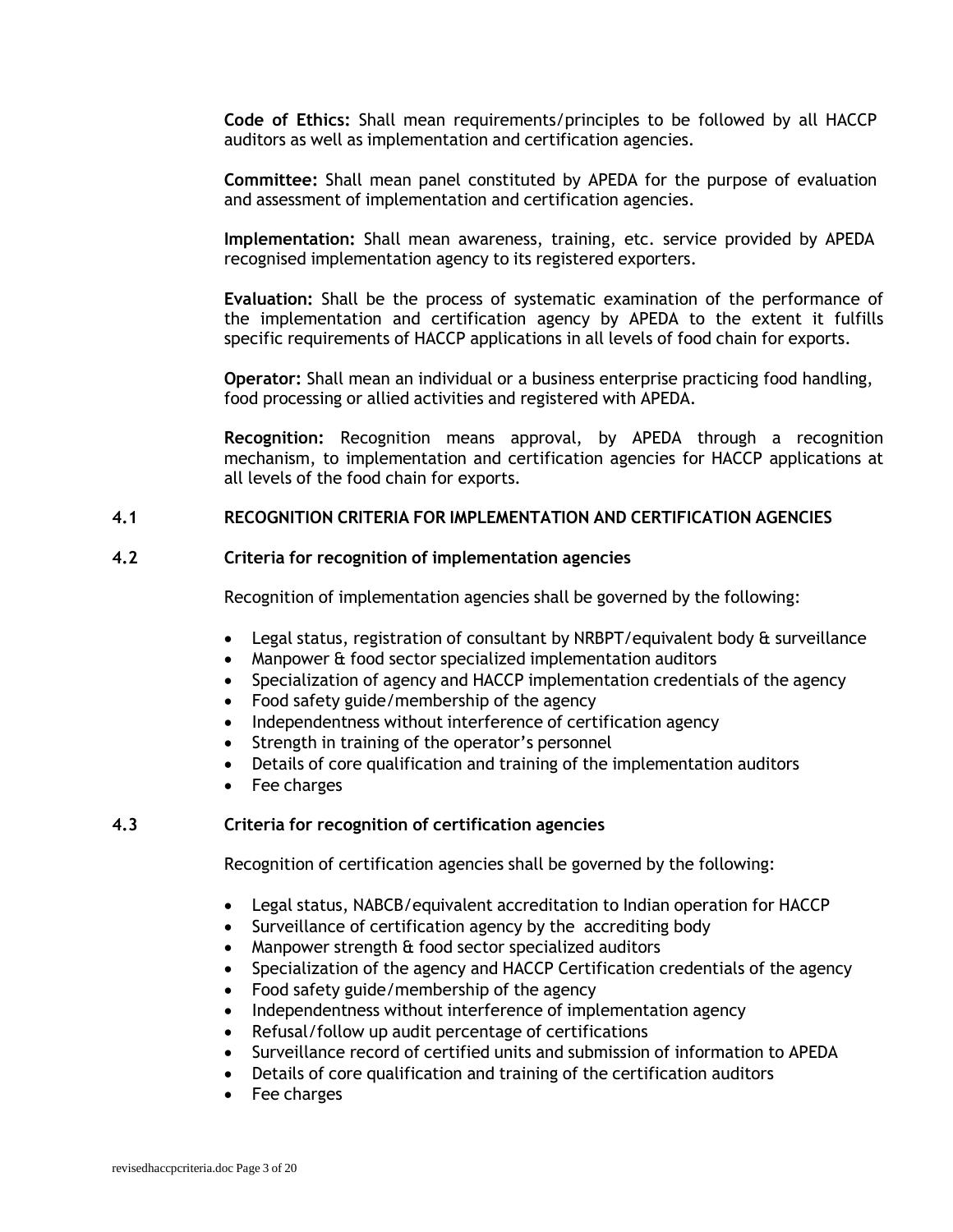## **4.4 Revision in recognition criteria**

- **4.3.1** The recognition criteria may be revised by APEDA from time-to-time as may be considered necessary.
- **4.3.2** APEDA reserves the right to make changes in the recognition criteria for the purposes of development of exports of food commodities looked after by APEDA as per the requirements of international markets or as may be deemed necessary.
- **4.3.3** All applicants and recognised implementation and certification agencies will be informed of any changes in the criteria. The changes will also be placed on the APEDA website (**www.apeda.gov.in**). The implementation of the revised criteria will come into force from the date of such notice.

#### **5. 0 PROCEDURE FOR RECOGNITION**

- **5.1** The scheme for recognition of implementation and certification agencies is introduced on a voluntary basis.
- **5.2** All applications shall be made in the **Form-I.** The implementation agencies shall submit their tentative rate of fee as per **Annexure-I.** The certification agencies shall submit their tentative rate of fee as per **Annexure-II.** Duly filled applications in all respects alongwith application fee shall be submitted to APEDA, New Delhi or any of its Regional Offices. Bulky applications containing information not asked for or not found relevant shall be summarily rejected.
- **5.3** All auditors, chief executive of the implementation or certification agency must sign and abide by the contents of the Code of Ethics and Personal Declaration as per **Annexure-III & Annexure-IV** and shall be submitted alongwith application.
- **5.4** The implementation/certification auditors those who are proposed by the applicant agency shall be on regular rolls of the agency for a minimum period of six months.
- **5.5** Implementation/certification auditors proposed by the applicant agency shall not have multiple presences in other applicant's applications. In the event of such misrepresentations, the implementation/certifications auditors' alongwith applicant agency will be summarily rejected. Once rejected, such applicants will be allowed to submit fresh application after six months.
- **5.6** APEDA will constitute a committee for the evaluation of implementation and certification agencies for HACCP application at all levels of the food chain meant for export purpose.
- **5.7** The committee shall inform the outcome of the evaluation and its recommendation to APEDA, which shall consider grant of Recognition Certification to the implementation or certification agency.
- **5.8** Before recognition is issued to the implementation and certification agencies a Memorandum of Understanding (MoU) would need to be signed between APEDA and the implementation and certification agency, agreeing to the terms and conditions of the scheme and cost structure.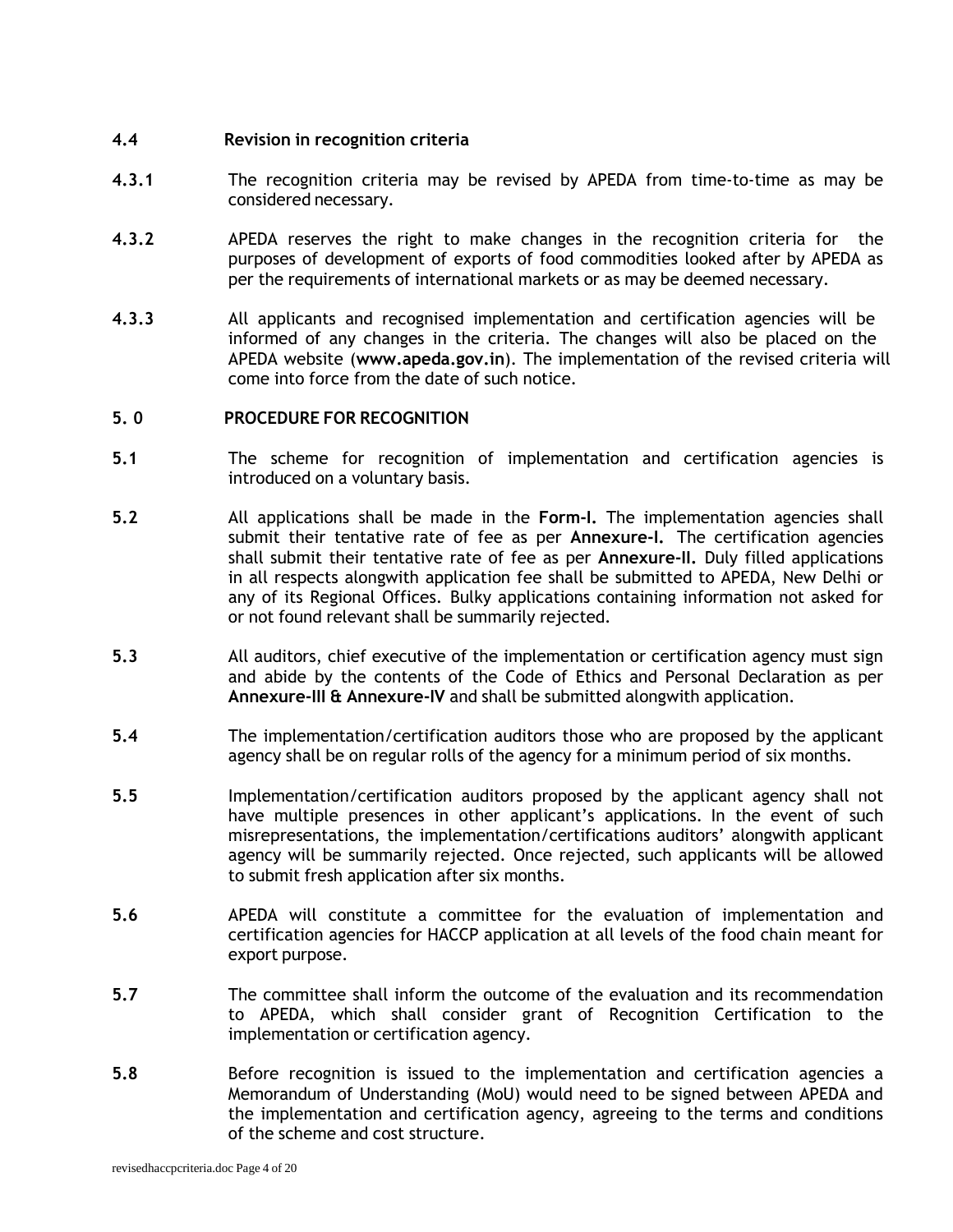**5.9** APEDA shall issue the Recognition Certificate to the qualifying agency in **Form-II.** APEDA shall also publish the name of the recognised agency in its APEX Bulletin of APEDA and host this information on the APEDA website for a specified duration, with scope of recognition and date of expiry of the recognition certificate.

## **6.1 CONDITIONS OF RECOGNITION**

#### **6.2 Operational Requirements**

Recognised implementation and certifying agencies shall operate based on food safety implementation and certification principles in addition to the following:

## **6.2.1 Competence**

The implementation and certifying agencies shall have adequate resources, sound financial management and shall demonstrate professional competence based on adequate training and experience of its officers and personnel.

#### **6.2.2 Independence**

The implementation and certification agencies shall have structures and procedures to enable it to be free to operate without undue influence from vested interests or otherwise.

#### **6.2.3 Accountability and responsibility**

The officers and personnel of the implementation and certification agency shall be accountable by having clear lines of authority. The agency shall take full responsibility for all activities operated by its own officers and personnel and/or sub contracted within its system.

## **6.2.4 Objectivity**

The implementation and certification agency shall be impartial. Implementation and certification shall be based on an objective assessment of relevant factors. These factors shall be in conformity to safety of food and food materials by food business operators based on the principles that are applied in the development of the HACCP as referred to in the Codex Alimentarious, FAO/WHO.

#### **6.2.5 Credibility**

The implementation and certification agency shall take all adequate measures to ensure that there is no misuse of its licenses, certificates and marks of conformity.

#### **6.2.5.1 Access to Information**

Production standards, organizational structures, financial sources, rules and procedures for granting of certification, surveillance records, training arrangements for personnel, procedural records, and similar information shall be published or made available, as deemed appropriate. A list of certified units shall also be published. In case of certification audits, the deficiencies highlighted in the first visit should be submitted to APEDA by the certification agencies.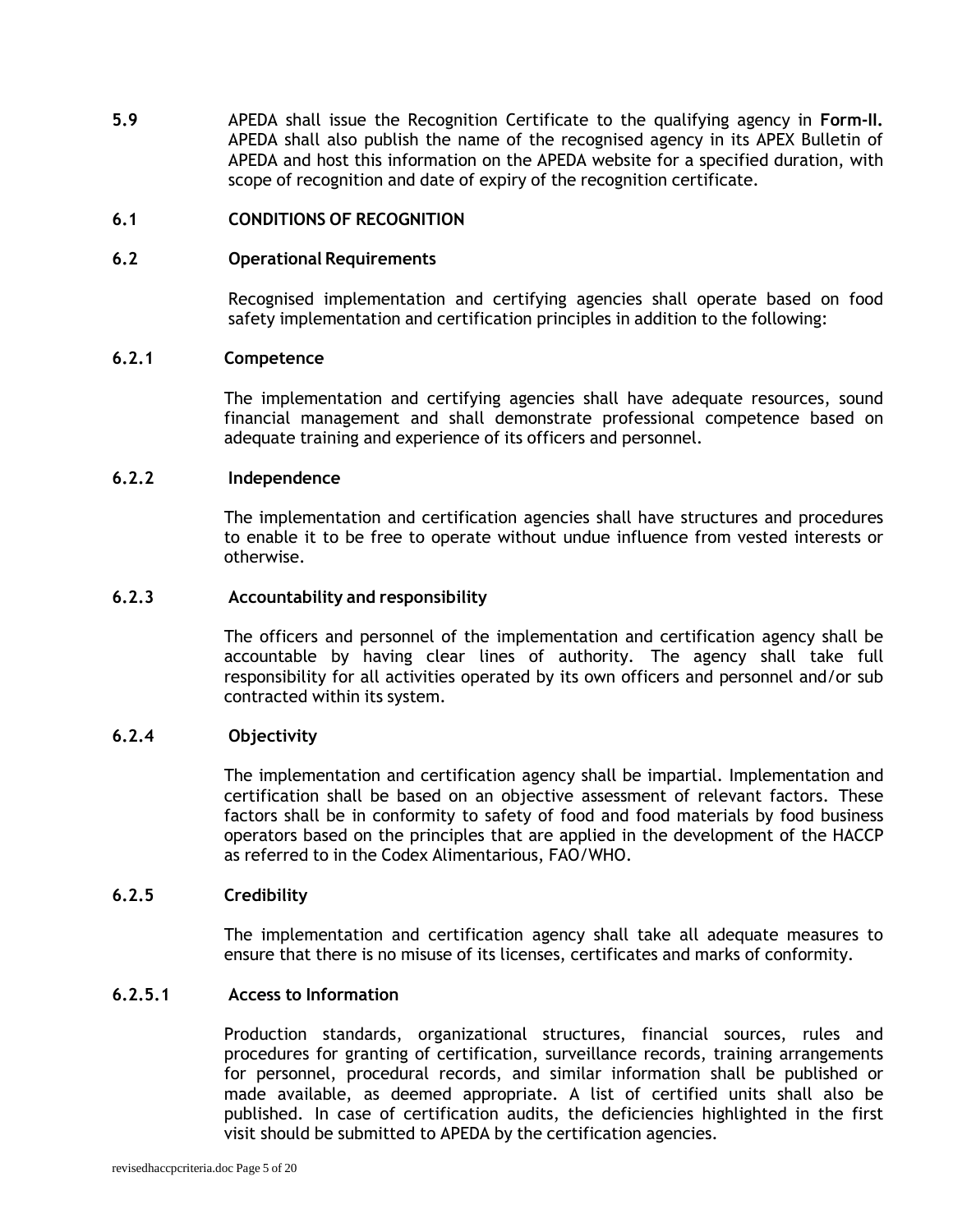## **6.2.5.2 Confidentiality**

The implementation and certification agency shall have adequate arrangements to ensure confidentiality of information regarding specific operators, (certified in the course of its certification activities) at all organisation levels, including committees and contracted agencies.

## **6.2.5.3 Participation**

The implementation and certification agency shall provide adequate procedures for enabling input from affected parties, in addition to participating in HACCP updating forums.

## **6.2.5.4 Non-discrimination**

The policies and procedures under which the implementation and certification agencies operate and their administration shall be non-discriminatory and shall be administered without reference to race, national background, religious affiliation, gender, age or marital status.

## **6.3 Procedural Requirements**

- **6.3.1** Based on HACCP principles, the procedures to be followed by the recognised agencies for implementation and certification for HACCP implementation or certification or both, will cover:
- **6.3.1.1** Responsibility of Management in relation to product safety
	- Policy of the Company
	- Scope of the HACCP system to be assessed
	- Tasks responsibilities & authorities
	- HACCP team composition

## **6.3.1.2** Product information

- Product characteristics
- Details of intended use of the end product

## **6.3.1.3** Process Information

- Flow diagram
- Layout
- Control & verification process information
- **6.3.1.4** Hazards and control measures
	- Hazard identification
	- Risk analysis
	- Control measures
- **6.3.1.5** Determination of CCPs and its scientific evaluation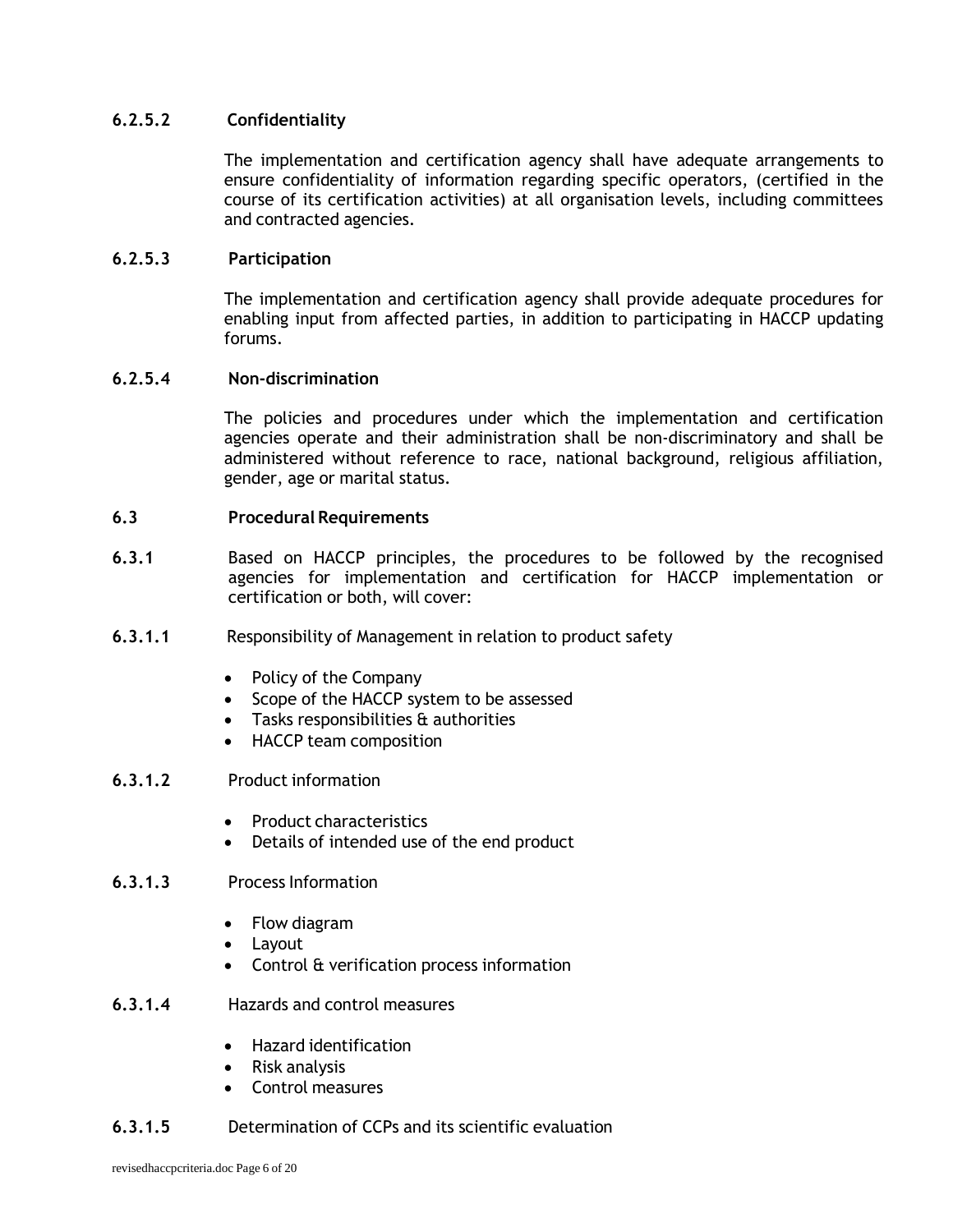- **6.3.1.6** Establishment of Critical Limits
- **6.3.1.7** Monitoring of CCPs
- **6.3.1.8** Corrective actions
- **6.3.1.9** Validation
- **6.3.1.10** Verification, Compliance and Corrective actions
- **6.3.1.11** Review procedures
- **6.3.1.12** Documentation, document data control and records
- **6.3.1.13** Training training to the personnel of food processing units shall be imparted by the implementation agency in all respects covering all the parameters and principals of food safety.
- **6.3.1.14** Certification recognised certification agencies shall issue accredited certificates to the APEDA registered exporters.
- **6.3.1.15** Surveillance onus of periodic surveillance, minimum half yearly, of the certified unit would be on certification agency. The certification agency shall ensure that surveillance of processing unit is essentially undertaken, failing which the certification agency shall be derecognised by APEDA. The certification agency shall have to submit undertaking as per **Annexure-V.**
- **6.3.2** The implementation and certification agencies shall have policies and procedures for dealing with complaints against its operation and against certified operators.
- **6.3.2.1** Complaints shall be dealt with by the agency in a speedy and efficient manner as per the Quality Policy, Client Audit Record System and Discipline & Client Grievance Redressal System in the organization.
- **6.3.2.2** When a complaint is resolved, a documented resolution shall be made and forwarded to the complainant and the party concerned. The implementation and certifying agencies shall keep a record of all complaints and remedial actions relating to implementation and certification.

#### **7.1 VALIDITY**

**7.2** The recognition certificate would be valid for a period of three years from the date of recognition or until cancellation.

#### **7.3 Renewal of Recognition**

- **7.3.1** The implementation and certification agencies may apply for renewal of their recognition at least two months before the expiry of the validity of recognition.
- **7.3.2** The procedure for renewal of the recognition will be as for the initial recognition. Renewal is also required for all auditors.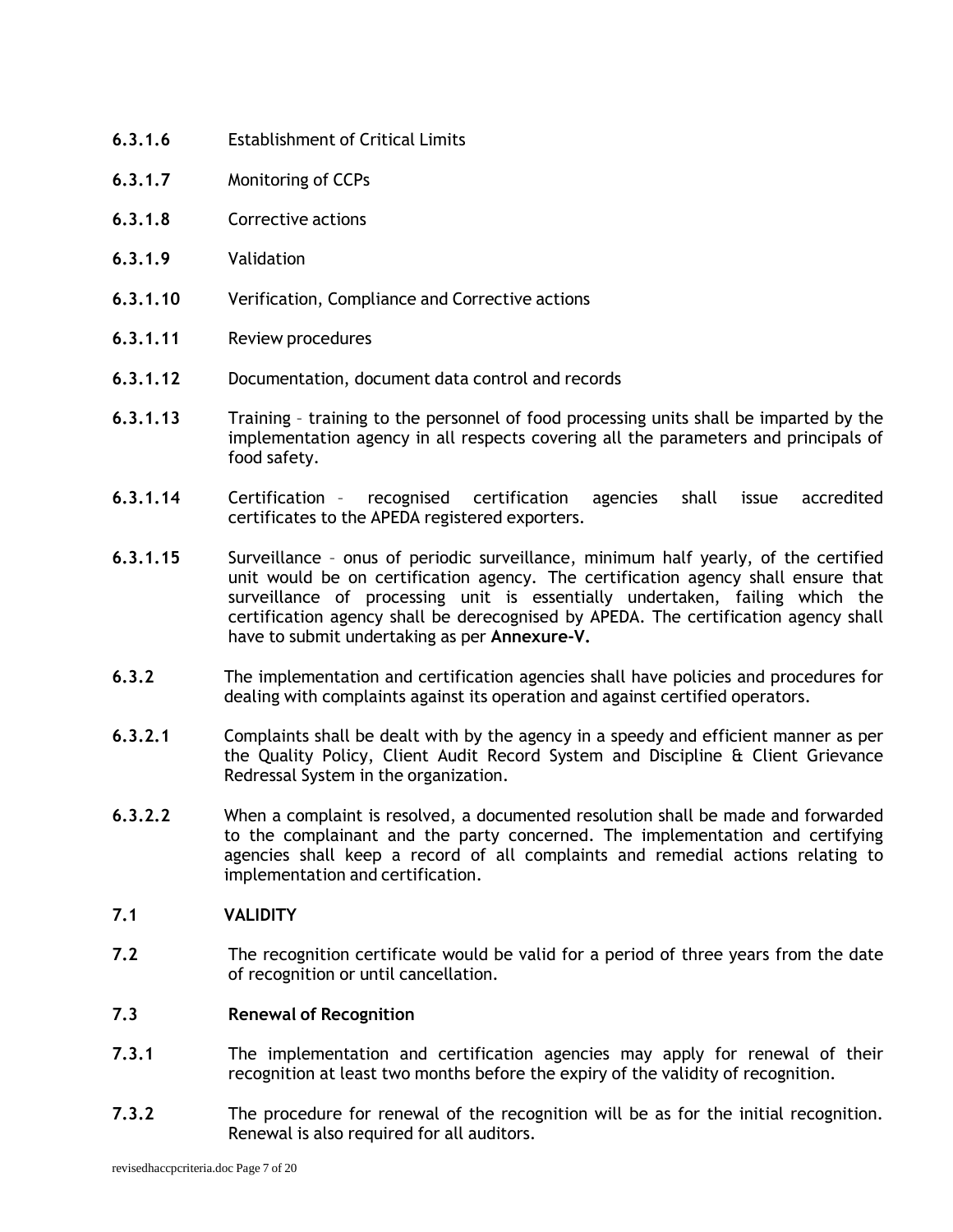## **8.1 QUALIFICATIONS OF THE IMPLEMENTATION AND CERTIFICATION AUDITORS**

- **8.2** The implementation and certification auditors of the implementation and certification agencies shall the following core qualifications:
	- a) Food microbiology
	- b) Dairy technology (dairy microbiology/dairy chemistry)
	- c) Food technology
	- d) Food chemistry
	- e) Food and nutrition
- **8.3** While submitting the fresh and renewal application, the implementation and certification agencies shall submit CVs, certified copies of testimonials, etc. of the implementation and certification auditors, who have signed code of ethics together with personal declaration belonging to the above specialization categories only:
- **8.4** While extending provisional recognition to the agencies by APEDA, they will be clearly informed that the auditors from the above disciplines (by name) will only be authorized to provide their services to the industry for implementation and certification of HACCP. APEDA reserves the right to check from the exporters to verify the auditor's performance.
- **8.5** The implementation agency shall submit HACCP implementation log sheets as per **Annexure-VI.** The certification agency shall submit HACCP certification log sheets as per **Annexure-VII**. The auditor shall have a minimum of 5 complete audits totaling 20 man days. The team leader shall have 10 complete audits totaling 40 man days, 5 of them would be as Team leader.
- **9.1 FEE**
- **9.2** Application fee of Rs. 29,500/- (non-refundable) in the form of demand draft drawn in favour of APEDA, New Delhi along with application for recognition.
- **9.3** Any revision in the application and renewal fee will be communicated to applicants.

## **10.1 TERMINATION OF RECOGNITION**

- **10.2** APEDA may terminate the recognition status of a implementation or certification agency, if performance and conduct of the agency is not in accordance with the conditions of recognition laid down under para 6.0 of this scheme.
- **10.3** The recognition status of the implementation or certification organisation as well as those of the auditors etc. may be terminated in case of violation of any of the conditions of any declaration, undertaking, verification or MoU signed for the purposes of issue of the Recognition Certificate.
- **10.4** In the event of de-recognition, the implementation or certification Recognition Certificate in original shall be tendered to APEDA within ten days of the receipt of communication to that effect.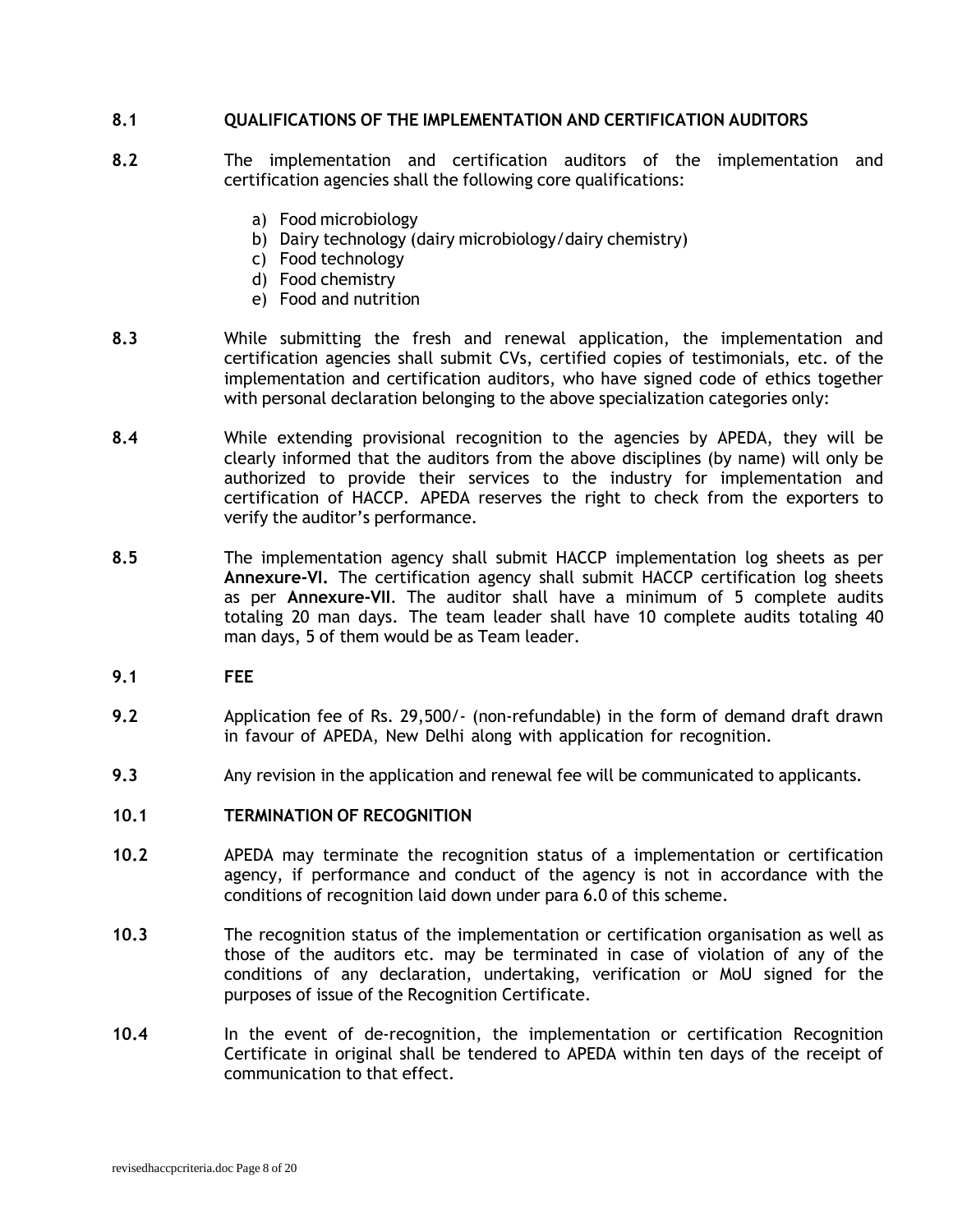**10.5** Information about de-recognition will be published in the APEX Bulletin and also hosted on the APEDA website.

#### **11.1 APPEALS**

- **11.2** Applicant or recognised implementation or certification agency may appeal against recognition decisions.
- **11.3** Appeals may be addressed to Chairman, APEDA and should reach within 15 days from the receipt of recognition decisions against which the appeal is made.
- **11.4** Chairman, APEDA will take a decision in respect of the appeal within 60 days.
- **11.5** In case of cancellation of recognition, the appeal shall be accompanied by the original Recognition Certificate.
- **11.6** APEDA will consider the application on merit and, in case, found necessary, order reevaluation of the agency during which time the anomalies pointed out by the evaluation committee should be rectified.
- 11.7 If approved, a fresh Recognition Certificate shall be issued on payment of a fee of Rs.15,000/-. The intervening period between the cancellation of the Recognition Certificate and issue of fresh Recognition Certificate shall be taken to imply that the agency is not recognised during this period.
- **12.1 ISSUE OF DUPLICATE RECOGNITION CERTIFICATE IN CASE OF LOSS OR MUTILATION**
- **12.2** In case of loss or mutilation of any Recognition Certificate, a duplicate Recognition Certificate may be issued on payment of Rs.15,000/-. The validity of the duplicate Recognition Certificate shall be the same as that of the original.

PLACE: NEW DELHI **(ASIT TRIPATHY)** DATE : 18<sup>th</sup> June 2008 **CHAIRMAN**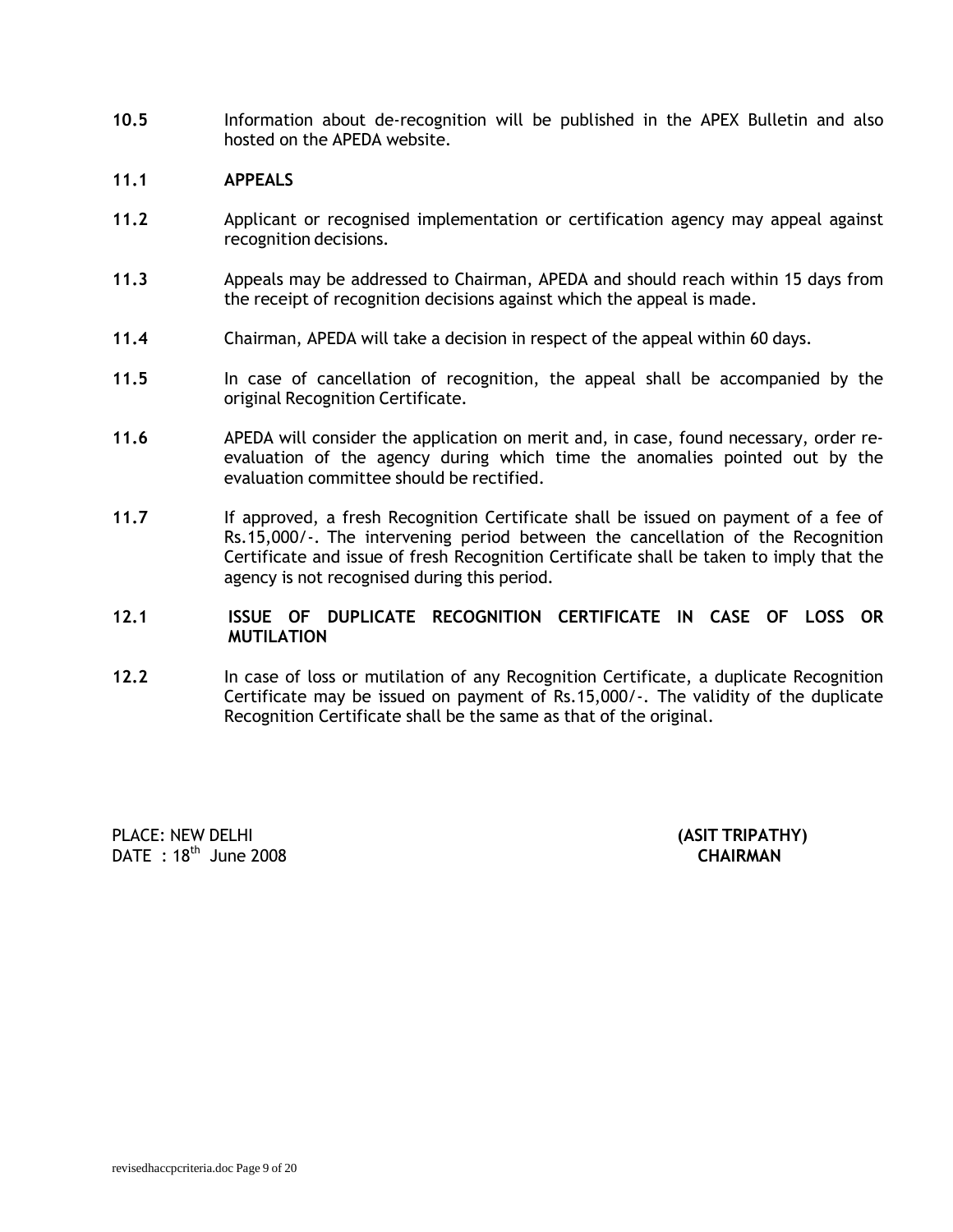## **APPLICATION FOR GRANT/RENEWAL OF RECOGNITION OF IMPLEMENTATION AND CERTIFICATION AGENCIES**

*(When filling this application, please ensure that all sections are completed in all respects and that all requested information is correctly and honestly provided. The applicant must sign each page of the application form. Incomplete applications, hand written applications will be summarily rejected).*

| 1. | Name and address of the applicant<br>Telephone No<br>Fax No<br>E-mail address<br><b>Name of Chief Executive</b>                                                                                                                                                                                                                   |                                                                                                                                        |  |  |  |
|----|-----------------------------------------------------------------------------------------------------------------------------------------------------------------------------------------------------------------------------------------------------------------------------------------------------------------------------------|----------------------------------------------------------------------------------------------------------------------------------------|--|--|--|
| 2. |                                                                                                                                                                                                                                                                                                                                   | Year of foundation                                                                                                                     |  |  |  |
| 3. |                                                                                                                                                                                                                                                                                                                                   | Legal status of the agency                                                                                                             |  |  |  |
| 4. |                                                                                                                                                                                                                                                                                                                                   | Recognition applied for                                                                                                                |  |  |  |
|    | a)<br>Implementation agency<br>(Please enclosure copy of NRBPT<br>or equivalent agency registration)                                                                                                                                                                                                                              |                                                                                                                                        |  |  |  |
|    | b)                                                                                                                                                                                                                                                                                                                                | Certification agency<br>(Please enclose copy of<br>NABCB or equivalent agency accreditation<br>specific to HACCP for India operations) |  |  |  |
| 5. | List of rejections/suspension (rate of<br>rejections of certifications)                                                                                                                                                                                                                                                           |                                                                                                                                        |  |  |  |
| 6. | List of implementation/certification<br><b>Auditors</b>                                                                                                                                                                                                                                                                           |                                                                                                                                        |  |  |  |
| 7. | Products for which implementation/certification<br>requested                                                                                                                                                                                                                                                                      |                                                                                                                                        |  |  |  |
| 8. | (Is<br>the<br>Recognition<br>and<br>reciprocity<br>applicant already recognised by any other<br>recognition<br>program? Do you<br>hold<br>any<br>reciprocal agreements with other certifiers. If<br>yes, please give details (attach a separate<br>& provide copy of the letter<br>page)<br>$-\mathbf{a}$<br>certificate as proof |                                                                                                                                        |  |  |  |

- 9. Organization's Human Resources : The Second State State State State State State State State State State State State State State State State State State State State State State State State State State State State State S
	- a) Please provide the organizational structure (number of auditors and technical personnel,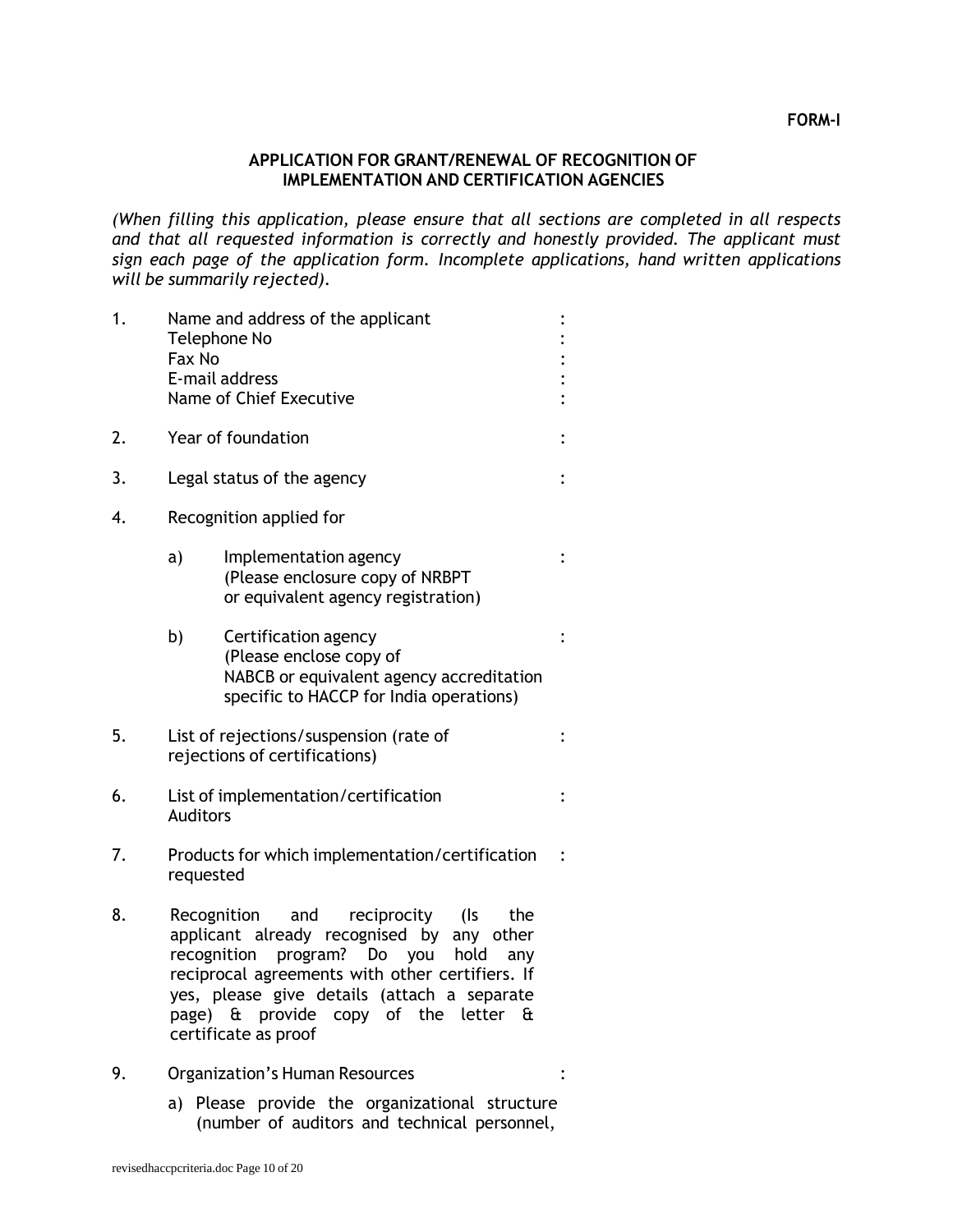their qualification, areas of experience etc. specific to HACCP only alongwith latest CVs duly signed by the implementation/ certification auditors).

- b) Please provide information regarding the qualification, credentials and experience of the key individuals responsible for the development and management of the HACCP implementation or certification programmes.
- c) Identify (by name) whether these key individuals are employees of your organization or whether they are free lancers.
- d) Please provide copies of professional membership of your agency and/or auditors.
- e) Do you have the ISO guide, FAO-WHO Codex Alimentarious Commission reference guides/manuals/ operating standards? Please indicate the year of publication?
- f) Please submit a complete set of training material for the products covered by your application (please refer Sl. No. 7 above).
- g) Do you have any Quality Policy, Client Audit Record System and Discipline & Client Grievance Redressal System in your organisation? Please elaborate.
- h) Provide details of export rejections of your clients in last two years
- 10. Performance/turnover during the : last three years
- 11. Description of record system :
- 12. Please indicate your respective fee  $\cdot$  : structure in (**Annexes I & II to Form-I**) whichever is applicable
- 13. List of Annexure in the set of  $\mathcal{L}$  is the  $\mathcal{L}$  is the  $\mathcal{L}$  is the  $\mathcal{L}$
- 14. Details of the Bank draft **in the Sank of the Bank** draft

## **DECLARATION**

(a) I/we, declare that I/we have read and understood the implementation and certification procedures and have complied with the same in respect of my/our agency.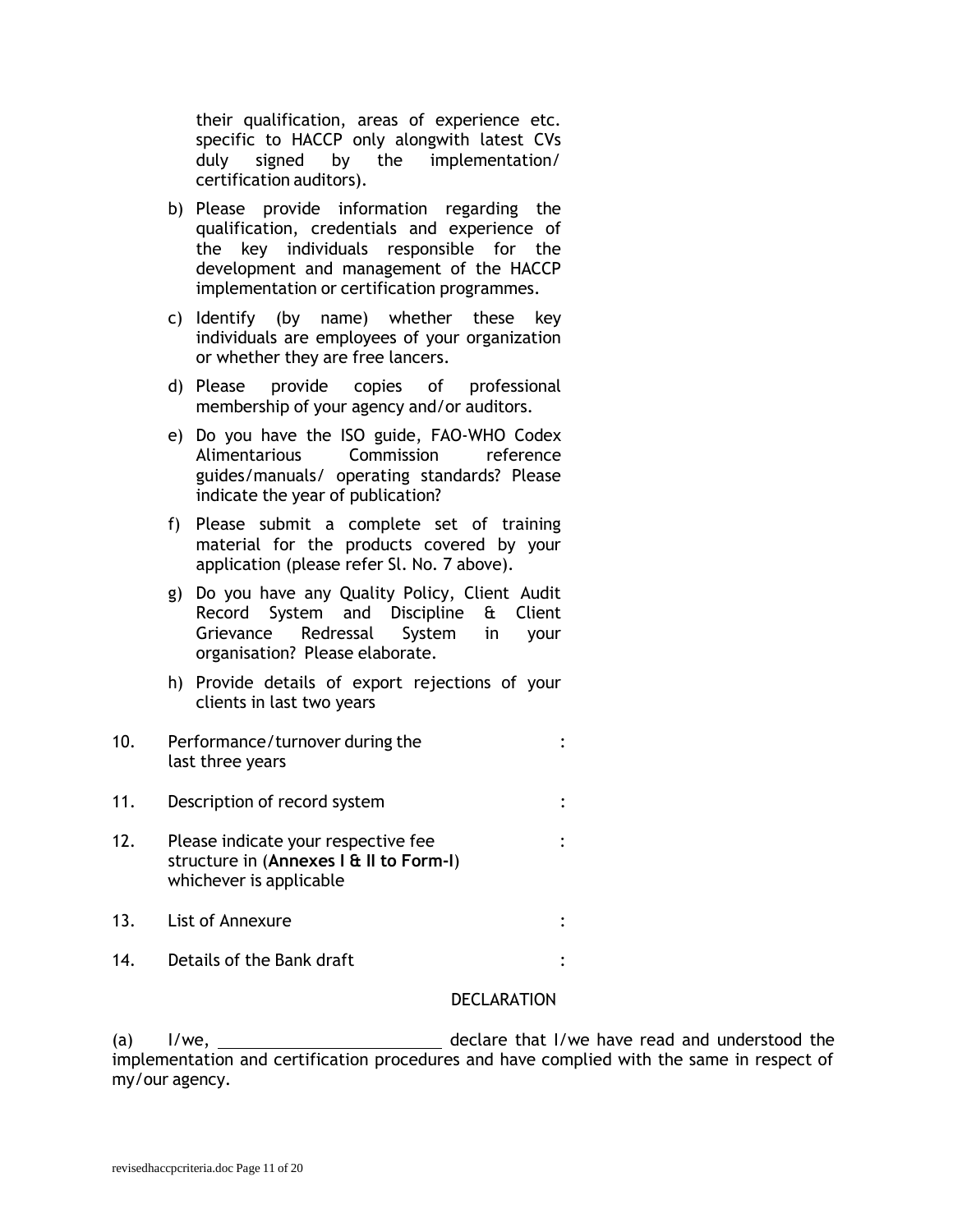(b) I/we, declare that I/we have read and understood application of HACCP Implementation and certification for export and have complied with the same in respect of my/our agency located at .

(c) I/we, confirm that I/we will observe the APEDA Code of Ethics.

(d) I/we, agree to the publication of the name of my/our agency in the list of APEDA recognized HACCP implementation and certification agencies.

#### UNDERTAKING

I, 1. **Also agree to follow the conditions of recognition** stated in the scheme and also agree to abide by any instructions that may be issued by APEDA in this respect from time to time and get my above agency inspected whenever called on to do so by the Authority. I also understand that non-compliance will entail cancellation of Recognition Certificate issued to my/our agency.

#### **VERIFICATION**

I, do hereby declare that to the best of my knowledge and belief, the above information is complete and correct and that I agree to abide by the conditions laid down in this behalf.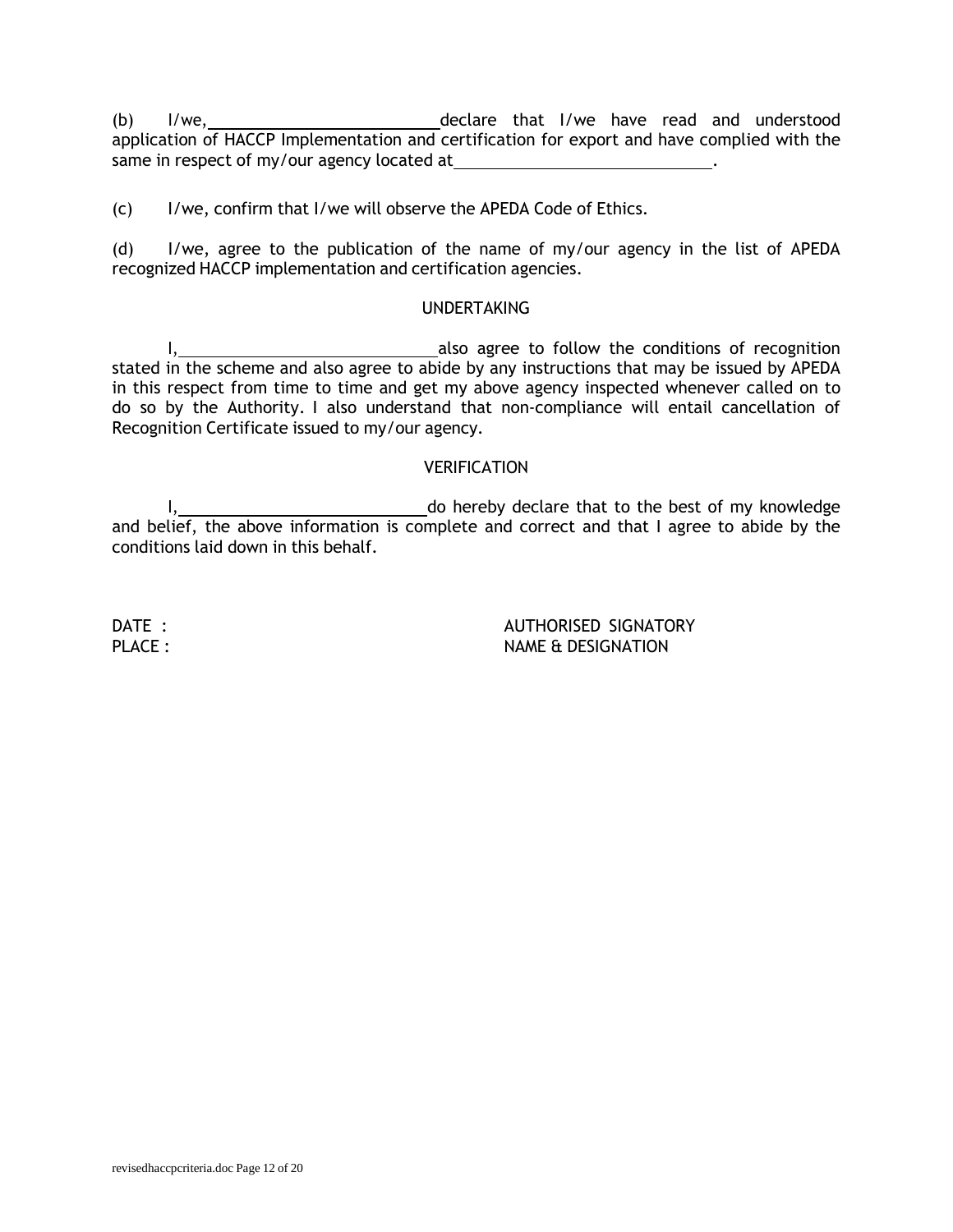#### **ANNEXURE-I**

Tentative fee structure to be provided to registered exporters of APEDA for HACCP implementation (to be submitted by implementation agency alongwith application)

Cost in Rs.

---------------

---------------

(A) Establishing and assembling in-house HACCP team Describing product Identifying intended uses Establishing flow diagram Confirming flow diagram Establishing GMPs, GHPs, and sanitations Listing potential hazards, conducting hazard analysis and any measures to control Determining Critical Control Points CCPs Establishing critical limits for each CCP Establishing monitoring system for CCPs Establishing corrective actions Establishing verification procedures Establishing documentation and record keeping Preparation of SOPs

(B) Awareness/Training

 $(C)$ 

Tentative travel & hospitality expenses (not more than 25% of implementation cost)

TOTAL: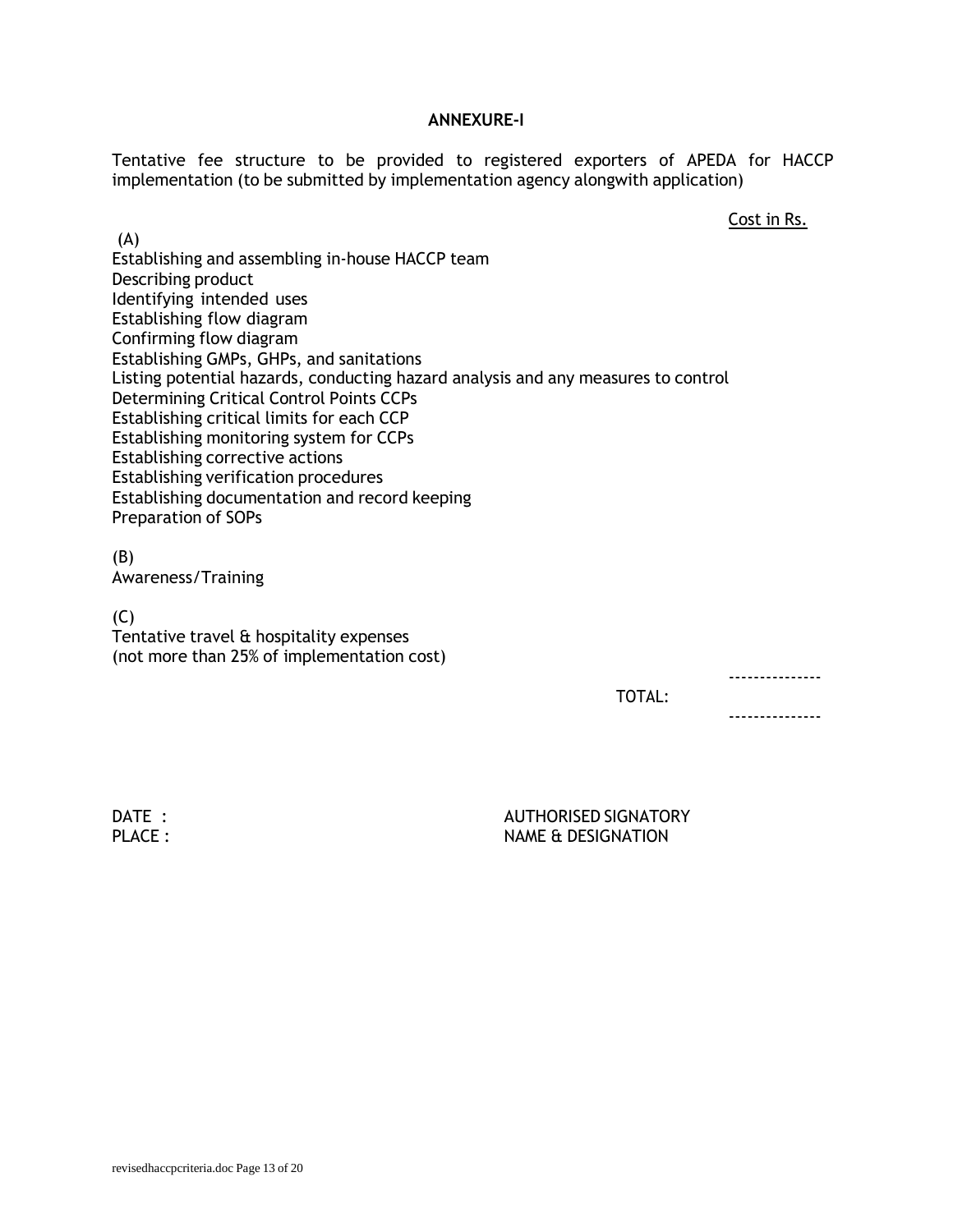## **ANNEXURE-II**

Tentative fee structure to be provided to registered exporters of APEDA for HACCP certification (to be submitted by certification agency alongwith application)

Cost in Rs.

- 1. Registration
- 2. Certification 3. Tentative travel and hospitality expenses
- (not more than 25% of certification cost)
- 4. Surveillance

---------------

TOTAL

---------------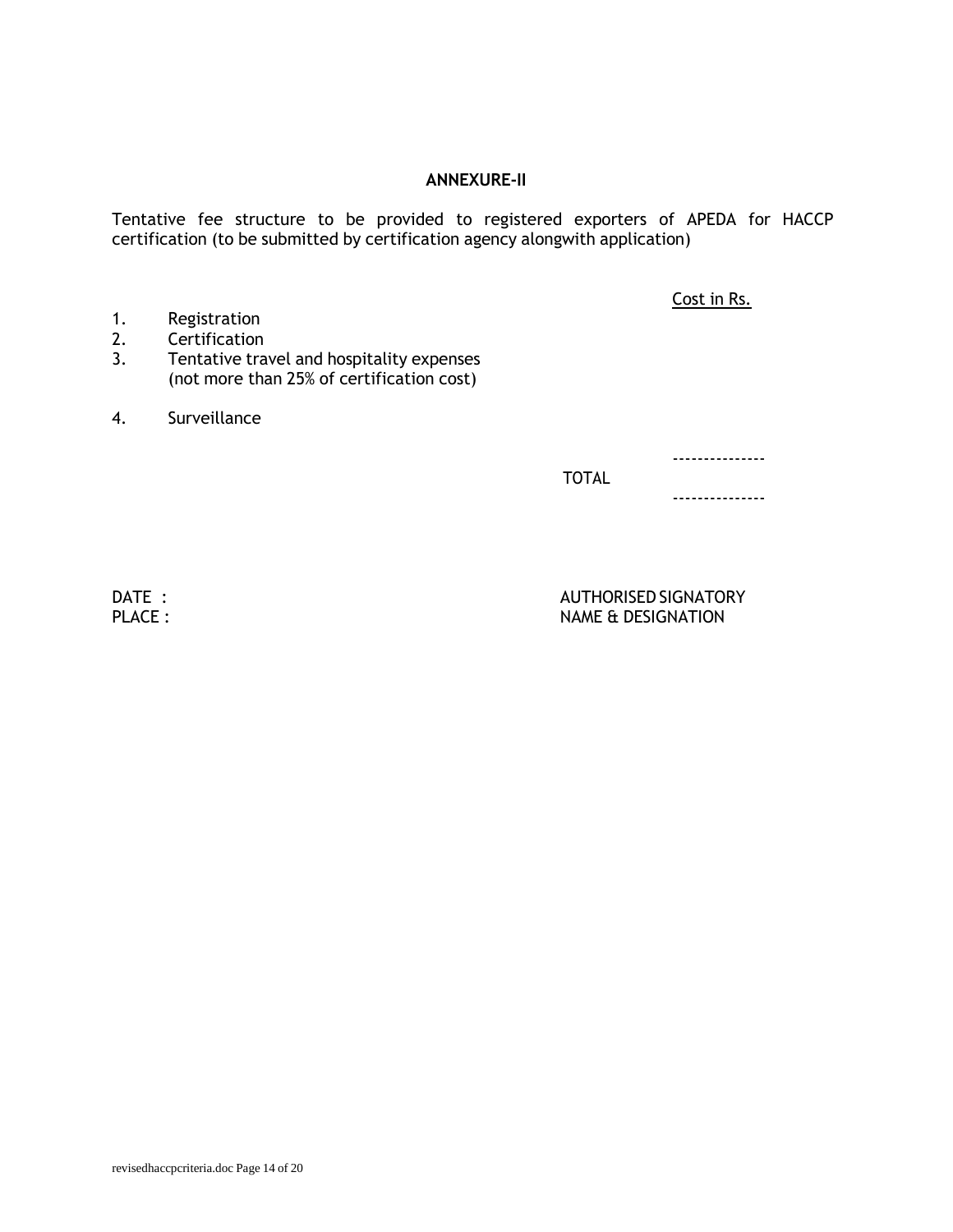#### **ANNEXURE-III**

## **CODE OF ETHICS TO BE FOLLOWED & SIGNED BY THE HACCP AUDITORS OF THE IMPLEMENTATION/CERTIFICATION AGENCY** (to be submitted with application)

*All personnel of the HACCP implementation or certification agencies recognized by APEDA have an obligation to improve the standing of their profession by observing the APEDA Code of Ethics in this regard. Compliance with the code is a condition of grant/renewal of the Recognition Certificate. The format of the declaration given below specifies the contents of the Code and is required to be signed by each auditor & lead auditor and verified by the chief executive of the applicant agency.*

#### **DECLARATION**

I/we, confirm that I/we have complied with the APEDA Code of Ethics as outlined below and that any complaint regarding my/our performance has been formally dealt with in the organisation in a manner so as to prevent recurrence. I/we further undertake to abide by these requirements:

- 1. To act professionally, accurately and in an unbiased manner.
- 2. To strive to increase the competence and prestige of the profession.
- 3. To undertake only those audits that I/we am/are competent to perform.
- 4. To assist those in my/our employ or under my/our supervision in developing their management, professional or auditing skills.
- 5. To discuss with any client or employer any relationships that may be seen as a conflict of interest and that may influence my/our judgment.
- 6. Not to discuss or disclose any information relating to an audit unless required by law or authorized in writing by the auditee and the auditing organization.
- 7. Not to accept any inducement, commission, gift or any other benefit (apart from fair payment) from auditee organizations, their employees or any interested party or knowingly allow colleagues to do so.
- 8. Not to intentionally communicate false or misleading information that may compromise the integrity of any audit.
- 9. Not to act in any way that would prejudice the reputation of APEDA or their recognition process and to co-operate fully with an enquiry in the event of any alleged breach of this Code.
- 10. I/we (in case of implementation assignments) shall not undertake HACCP certification programme of the operators. Similarly, I/we (in case of certification assignments) shall not undertake HACCP implementation or training of the operators.

| Date:  | Signature of the auditor |  |
|--------|--------------------------|--|
| Place: | <b>Name</b>              |  |
|        | Address                  |  |
|        | E-mail & Mobile No.      |  |

Verified by the Chief Executive of the agency

| Signature   |  |
|-------------|--|
| Names       |  |
| Designation |  |

Date: Place: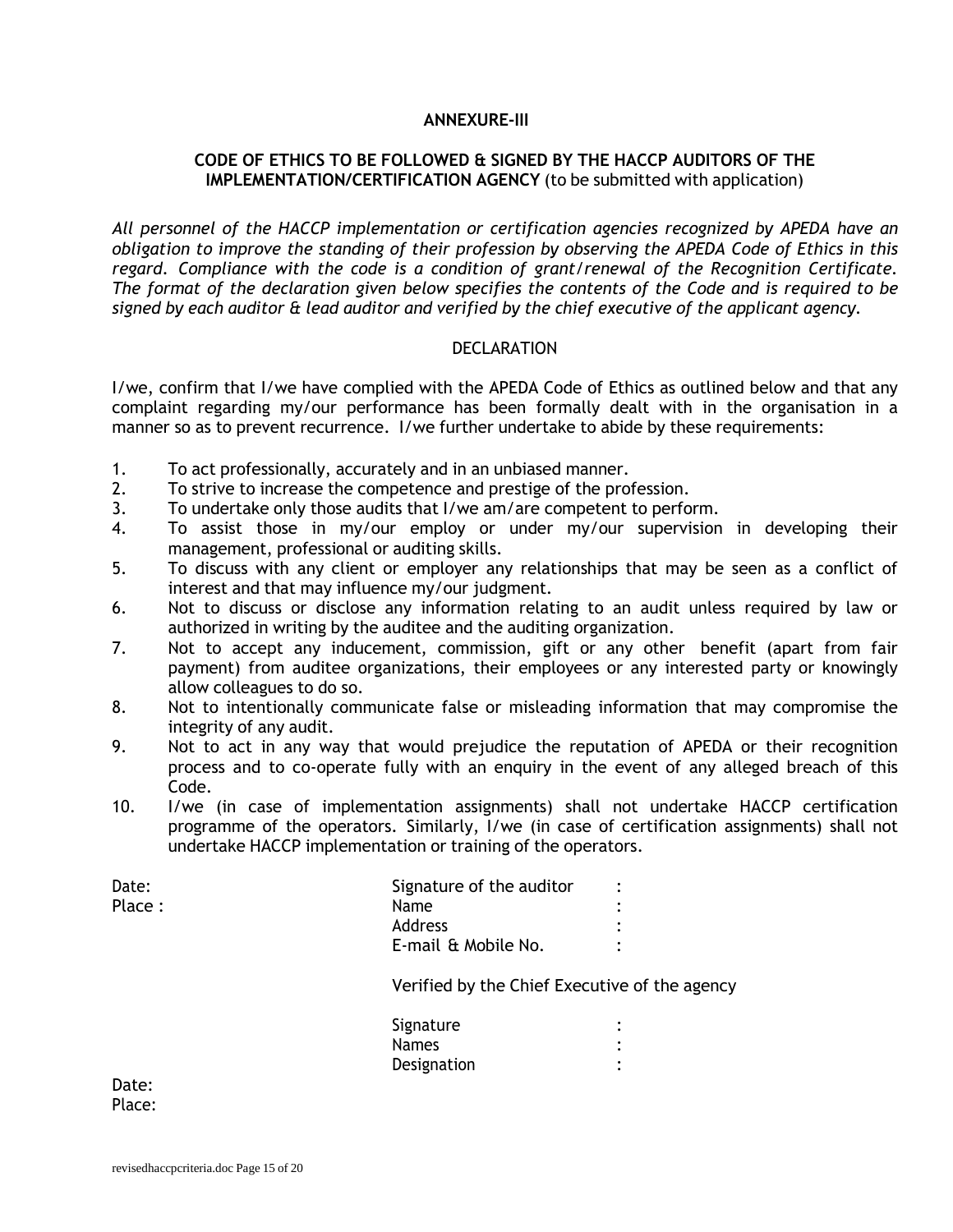## **ANNEXURE-IV**

## **PERSONAL DECLARATION PROFORMA TO BE GIVEN BY THE HACCP IMPLEMENTATION AND CERTIFICATION AUDITORS** (to be submitted with application)

- 1. I, 1. I, 1. I, 1. Submit the following information for consideration of APEDA for HACCP implementation/certification auditor:
- 2. I am working with M/s (name of the state of the state of the state of the state of the state of the state of the state of the state of the state of the state of the state of the state of the state of the state of the st implementation/certification agency) since . 3. On behalf of M/s (name of the implementation/certification agency), I have conducted following implementation/certification audits/inspections.

| Sr.<br>No | Name of the<br>unit(s) | Type of audit<br>(implementation/<br>certification) | Date(s) | Status of implementation/<br>of audits   certification of the unit |
|-----------|------------------------|-----------------------------------------------------|---------|--------------------------------------------------------------------|
|           |                        |                                                     |         |                                                                    |

4. If, I will change the agency M/s \_\_\_ manufall (name of the implementation/certification agency), I shall inform the same to APEDA directly and through the agency for which I am authorised for implementation/certification within a week.

## **CERTIFICATE**

I, 1, 2008 1, 1, 2008 1, 2008 1, 2008 1, 2008 1, 2008 1, 2008 1, 2008 1, 2008 1, 2008 1, 2008 1, 2008 1, 2008 1 and belief, the above information is complete and correct and that I agree to abide by the conditions laid down in this behalf.

| Date<br>Place : |              | Signature of the auditor |  |  |
|-----------------|--------------|--------------------------|--|--|
|                 | <b>Name</b>  | ٠                        |  |  |
|                 | Address      |                          |  |  |
|                 | Telephone No |                          |  |  |

Verified by the chief executive of the agency

| Signature   |  |
|-------------|--|
|             |  |
| Names       |  |
| Designation |  |

Date: Place: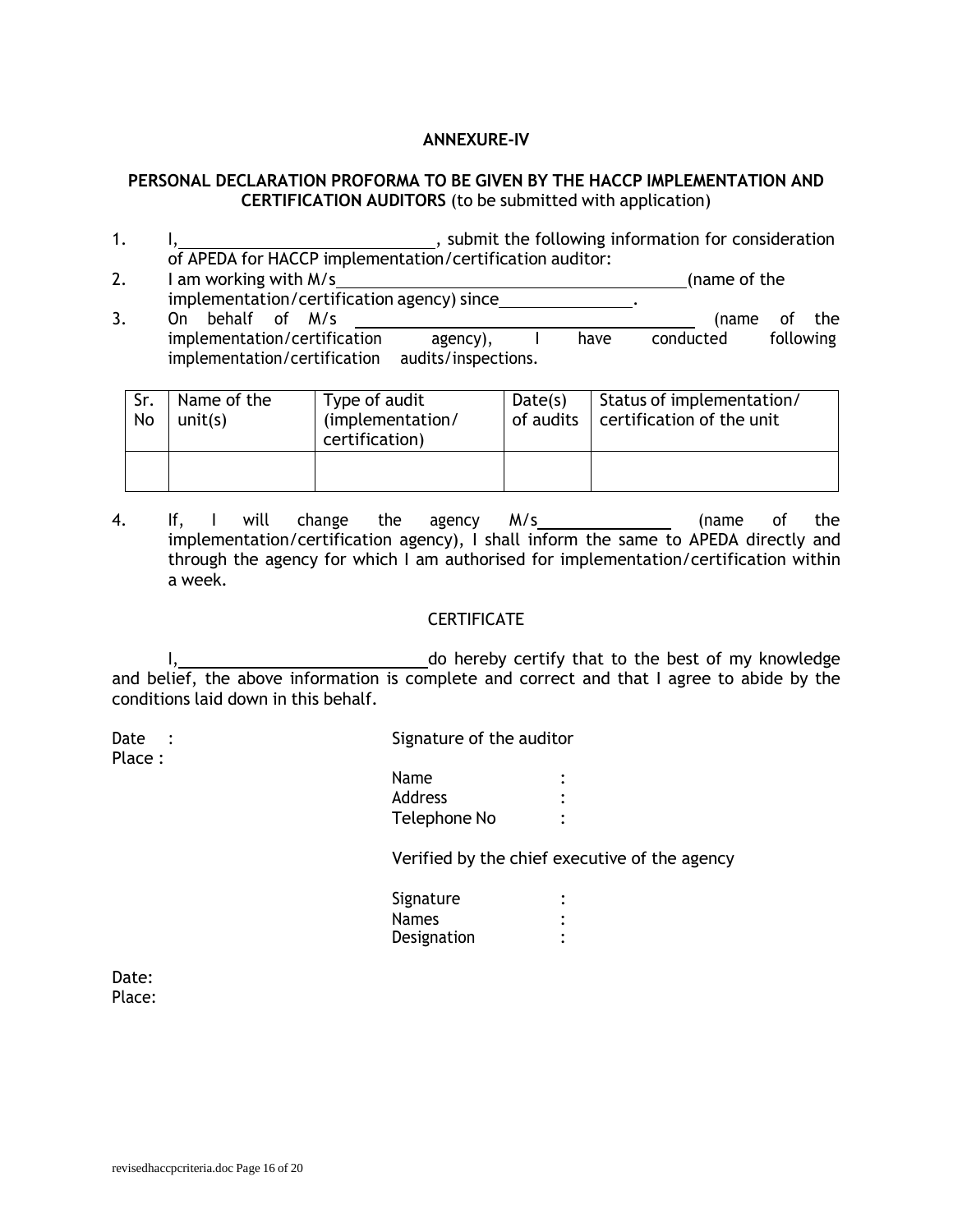### **ANNEXURE-V**

## **FORMAT OF UNDERTAKING**

(to be submitted with application by the HACCP certification agencies)

 (Certification agency) shall undertake half yearly surveillance of manufacturing unit of APEDA registered exporters seeking certification of HACCP conforming to certification procedures of HACCP for the full period of validity of the certificate as mentioned in the certificate or for three years. The periodicity of the surveillance would be as per the scope of the certification programme, but not less than half yearly for HACCP. We also agree to furnish the surveillance reports, non-conformities and compliances thereof on completion of the surveillance to APEDA. In case the surveillance is not undertaken by us (the certification agency) our recognition may be cancelled by APEDA.

Place : Authorized Signatory

Date : Name of the certification agency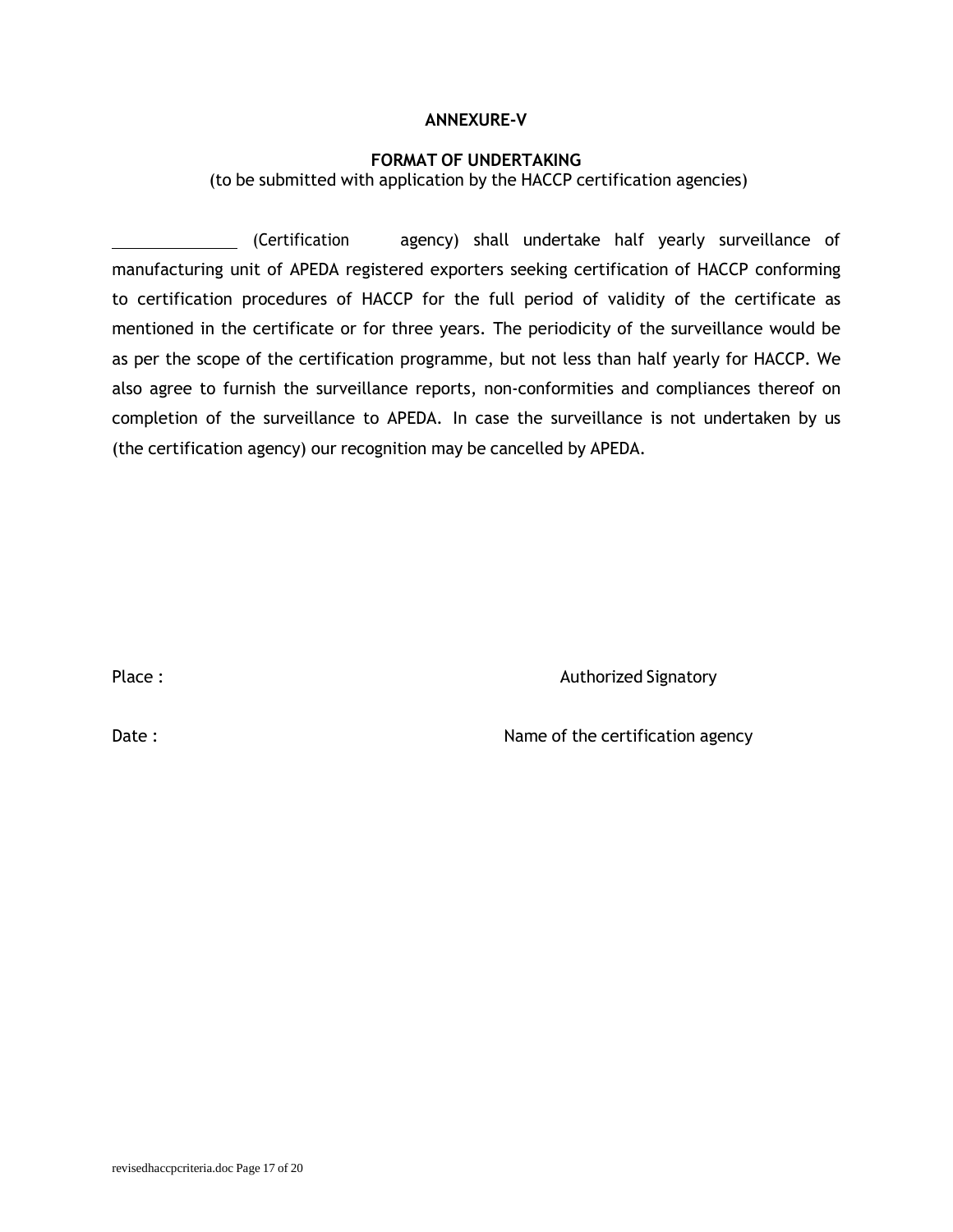## **ANNEXURE-VI**

## CERTIFICATION AUDIT LOG SHEET (to be submitted with application by the HACCP certification agencies)

Name of the Certification Agency:

Name of the Certification Auditor:

| Dates | Duration | $\mathbf{a}$<br>Name | Describe your | Name of the    | Total    | of<br>Scope   | Agency                 | Verification of audit by   |
|-------|----------|----------------------|---------------|----------------|----------|---------------|------------------------|----------------------------|
| of    | in days  | address of the       | role Team     | Audit Team     | members  | certification | requesting             | the<br>and<br>agency       |
| Audit |          | unit audited         | member/       | Leader         | in audit | category and  | if<br>audit,           | accreditation body.        |
|       |          | Contact              | auditor       | Contact        | team     | audit         | applicable,            |                            |
|       |          | person, phone        | Team Leader   | phone,<br>fax, |          | standard used | Contact person,        | Signature<br>and<br>name   |
|       |          | fax, email           |               | email<br>and   |          |               | phone,<br>fax, $\vert$ | (include phone, fax, email |
|       |          |                      |               | auditor<br>ID  |          |               | email                  | and relationship<br>to     |
|       |          |                      |               | number         |          |               |                        | auditor)                   |
|       |          |                      |               |                |          |               |                        |                            |
|       |          |                      |               |                |          |               |                        |                            |
|       |          |                      |               |                |          |               |                        |                            |
|       |          |                      |               |                |          |               |                        |                            |
|       |          |                      |               |                |          |               |                        |                            |
|       |          |                      |               |                |          |               |                        |                            |
|       |          |                      |               |                |          |               |                        |                            |
|       |          |                      |               |                |          |               |                        |                            |
|       |          |                      |               |                |          |               |                        |                            |
|       |          |                      |               |                |          |               |                        |                            |

Please note, each audit on this Audit Log sheet should only be verified where the performance of the auditor is deemed to be satisfactory.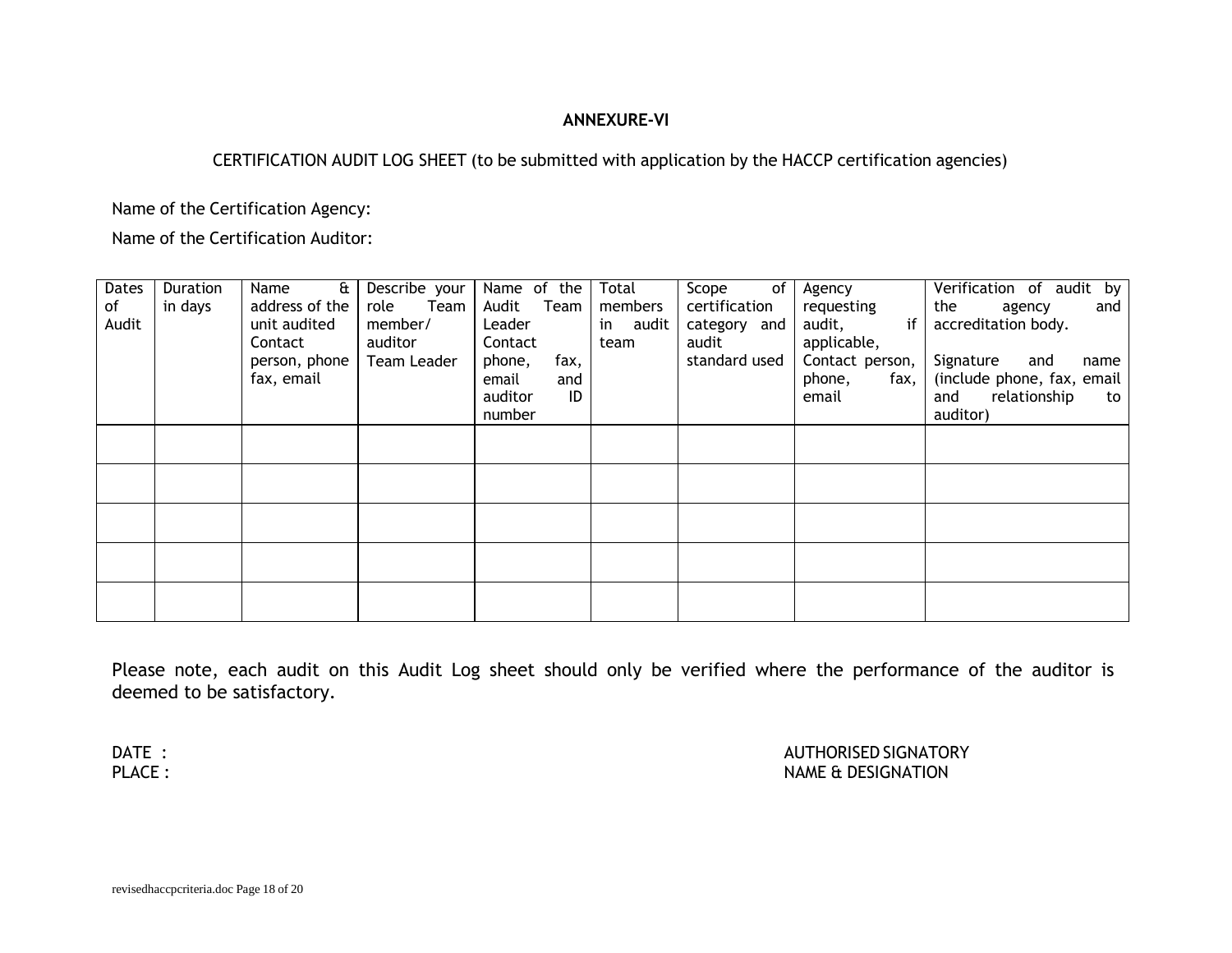## **ANNEXURE-VII**

## IMPLEMENTATION LOG SHEET (to be submitted with application by the HACCP implementation agencies)

Name of the Implementation Agency:

Name of the implementation auditor:

| <b>Dates</b><br>of I<br>implementation | Duration<br>in days | Organization<br>where HACCP<br>implemented<br>Contact person,  <br>fax,<br>phone,<br>email | Your role:<br>Team member or<br>Team leader | HACCP implemented by   Total experts<br>Name of the team<br>leader Contact phone,<br>fax, email and ID<br>number | in the team | Scope<br>of<br>implementation<br>and<br>standard<br>used | Verification<br>of<br>system<br>implemented<br>by the agency |
|----------------------------------------|---------------------|--------------------------------------------------------------------------------------------|---------------------------------------------|------------------------------------------------------------------------------------------------------------------|-------------|----------------------------------------------------------|--------------------------------------------------------------|
|                                        |                     |                                                                                            |                                             |                                                                                                                  |             |                                                          |                                                              |
|                                        |                     |                                                                                            |                                             |                                                                                                                  |             |                                                          |                                                              |
|                                        |                     |                                                                                            |                                             |                                                                                                                  |             |                                                          |                                                              |
|                                        |                     |                                                                                            |                                             |                                                                                                                  |             |                                                          |                                                              |
|                                        |                     |                                                                                            |                                             |                                                                                                                  |             |                                                          |                                                              |

Please note each implementation on this log should only be verified where the performance of the implementation auditor is deemed to be satisfactory.